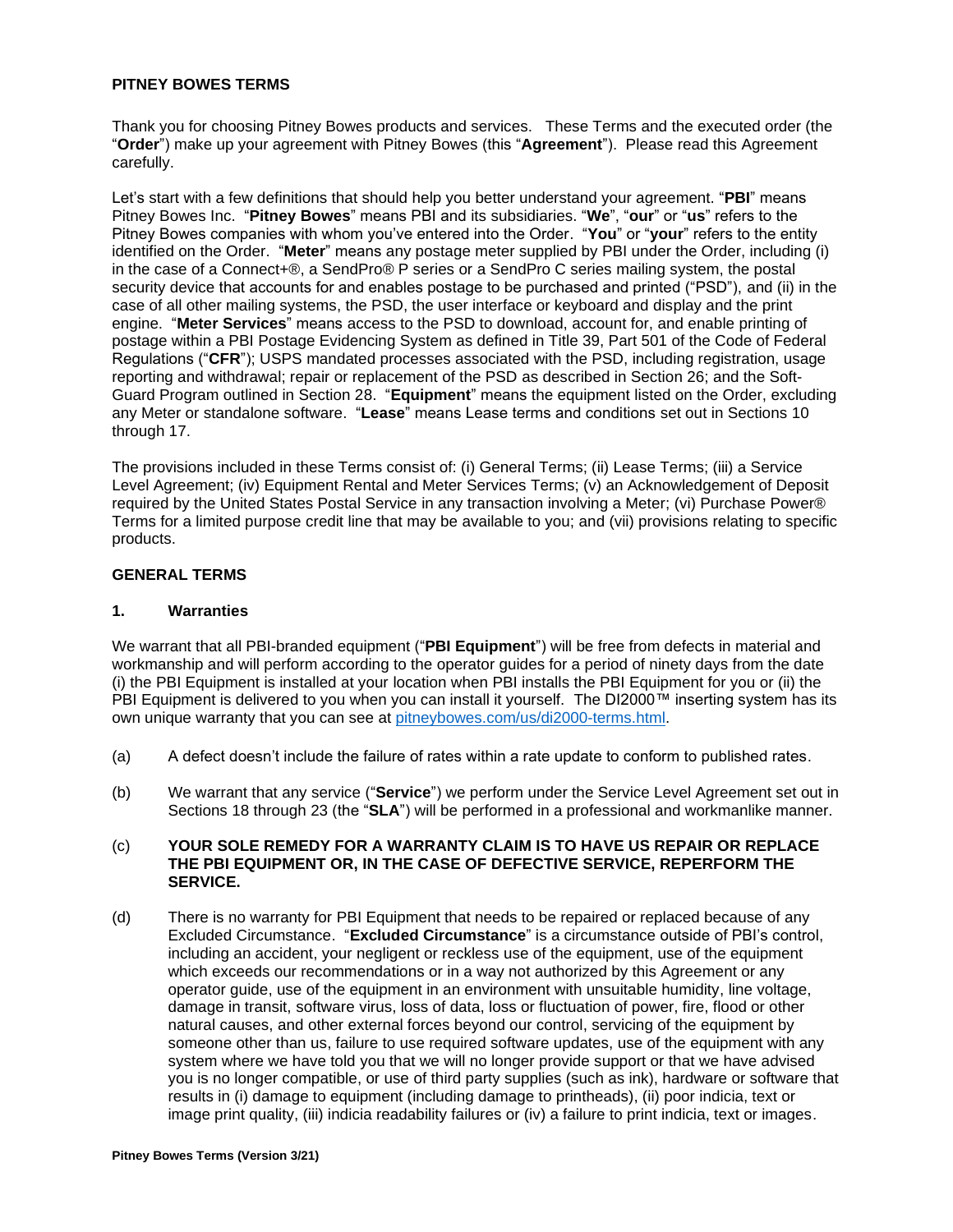- (e) The print engine(s), print engine components, structural components and printed circuit board assemblies supplied with or within the PBI Equipment may be reclaimed, reconditioned or remanufactured. These items are warranted to perform according to the same standards as the equivalent new item.
- (f) The warranty doesn't cover ink, integrated printhead/ink cartridges, ink rollers, toner and drum cartridges, ribbons and similar items ("**Consumable Supplies**").
- (g) **EXCEPT AS EXPRESSLY STATED IN THIS AGREEMENT, WE (ON BEHALF OF OURSELF AND OUR SUPPLIERS) MAKE NO OTHER WARRANTIES, EXPRESS OR IMPLIED, INCLUDING ANY WARRANTY OF MERCHANTABILITY OR FITNESS FOR A PARTICULAR PURPOSE AS TO THE EQUIPMENT OR SERVICES. WE MAKE NO REPRESENTATION OR WARRANTY AS TO ANY THIRD PARTY EQUIPMENT. WE AGREE TO PASS THROUGH TO YOU ALL THIRD PARTY EQUIPMENT WARRANTIES TO THE EXTENT PERMITTED.**

## **2. Limitation of Liability**

**OUR TOTAL LIABILITY (INCLUDING ANY LIABILITY OF OUR SUPPLIERS) IS LIMITED TO THE FEES PAID BY YOU FOR THE APPLICABLE EQUIPMENT OR SERVICES. NEITHER WE NOR OUR SUPPLIERS IS LIABLE FOR ANY: (I) DAMAGE YOU MAY INCUR BY REASON OF YOUR MISUSE OR NEGLIGENT USE OF THE EQUIPMENT OR YOUR NEGLIGENT ACTS OR OMISSIONS OR (II) INDIRECT, INCIDENTAL, CONSEQUENTIAL, OR PUNITIVE DAMAGES OF ANY NATURE WHATSOEVER, INCLUDING COMMERCIAL LOSS, OR LOST PROFITS, DATA OR GOODWILL, FOR ANY MATTER RELATING TO THIS AGREEMENT.**

## **3. Default and Remedies**

- (a) If you don't make any payment within three days after the due date shown on our invoice, you breach any other obligation under this Agreement or under any other agreement with Pitney Bowes and such breach continues for thirty days after we give you notice or you become insolvent or file for bankruptcy, you will be in default and we may:
	- (i) cancel this Agreement and any other agreements Pitney Bowes has with you;
	- (ii) require you to pay to us immediately all amounts payable under the Lease or other agreements, whether then due or payable in the future;
	- (iii) disable the Meter;
	- (iv) require you to return the Equipment and Meter, and delete or remove software; and deny you access to software;
	- (v) if you don't return the Equipment, require you to immediately pay to us an amount equal to the value of the Equipment, as determined by us;
	- (vi) charge you a late charge for each month that your payment is late;
	- (vii) charge you a check return fee for payments made by you with insufficient funds; and
	- (viii) pursue any other remedy, including repossessing the Equipment and Meter without notice to you. To the extent permitted by law, you waive any notice of our repossession or disposition of the Equipment or Meter. By repossessing the Equipment or Meter, we aren't waiving our right to collect the balance due.
- (b) You agree to pay all our costs, including attorneys' fees, incurred in enforcing our rights.
- (c) We may suspend any services during any period that your account is more than thirty days past due.

#### **4. Taxes**

You agree to pay us for all applicable sales, use, property or other taxes (excluding taxes on net income) related to the Lease or Equipment rental agreement or Meter Services agreement based on or measured by your payments, the Equipment, Equipment location, Meter and Meter location. We will determine the amount of all property and similar taxes to be charged to you based on our reasonable valuation of the Equipment or of the Meter, taking into consideration tax rates and depreciation. If any of these taxes are applicable, you agree to pay a tax administrative charge set by us without reference to the tax charged or services performed; such fee and charge won't exceed a total of \$35 per year for each Lease schedule or Equipment rental agreement or Meter Services agreement.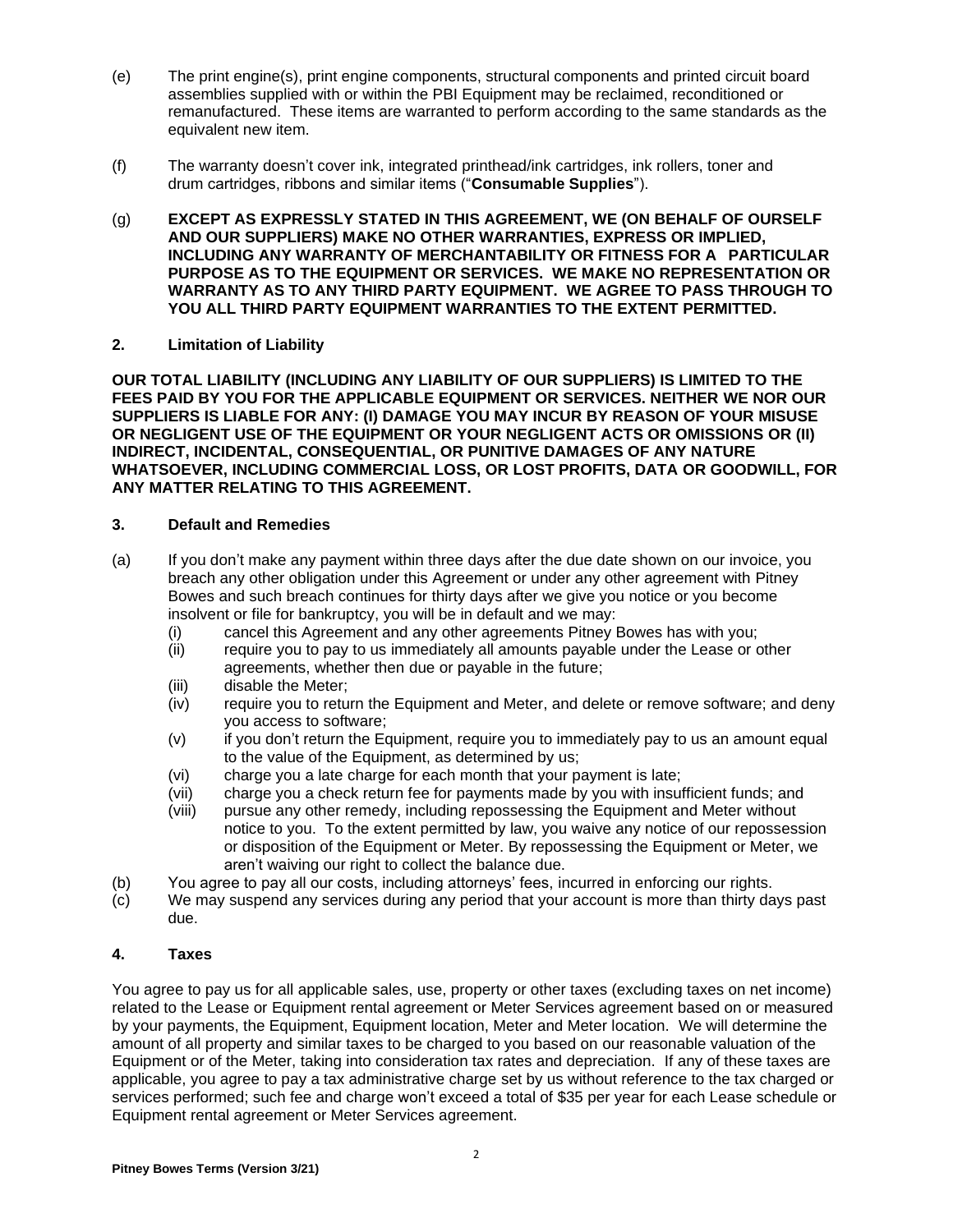# **5. Embedded Software; Applications**

(a) Our Equipment may contain embedded software. For embedded software, you agree that: (i) we and our licensors own the copyrights and other intellectual property to it; (ii) you are licensed only to use it with our Equipment in which it resides; (iii) you won't copy, modify, de-compile, or attempt to unbundle, reverse engineer or create derivative works of it; and (iv) you won't distribute or disclose it (or any portion) to anyone. Technical support for embedded software will be given according to the SLA covering the Equipment with the embedded software.

(b) Certain products and services may provide you an opportunity to access applications provided by us or a third party. Each application you access will have its own terms and conditions applicable to your use of that application located within it, and by using the application you agree to those terms and conditions.

# **6. Internet Access Point**

The internet connectivity for the Equipment or Meter may use an internet access point provided by us. You may only use this access point for connectivity between the Equipment or Meter and the internet and for no other purpose. You agree to pay all costs resulting from the use of the access point in violation of this restriction.

# **7. Security Interest**

You grant us a purchase money security interest in the Equipment, any replacements, and any proceeds from the sale of the Equipment, to secure payment of any balance due. We have the right to recover the Equipment if you haven't paid for it. We may file a copy of this Agreement as a financing statement with the State authorities. If you are leasing Equipment, you authorize us to file a Uniform Commercial Code financing statement naming you as debtor/lessee with respect to the Equipment in order to protect our interest in the Equipment.

# **8. Analog Connectivity**

**IF YOU USE AN ANALOG CONNECTION FOR YOUR MAILING SYSTEM, YOU ACKNOWLEDGE THAT THE ANALOG CONNECTIVITY IS PROVIDED BY A THIRD PARTY SUPPLIER. NEITHER WE NOR OUR SUPPLIERS PROVIDE ANY WARRANTY WITH RESPECT TO THE FUNCTIONALITY OR QUALITY OF THE ANALOG CONNECTION. IF THE THIRD PARTY SUPPLIER NO LONGER PROVIDES ANALOG CONNECTION CAPABILITY, WE WON'T BE RESPONSIBLE FOR PROCURING AN ALTERNATIVE SUPPLIER AND YOU WILL HAVE TO USE A DIGITAL CONNECTION.**

# **9. Miscellaneous**

- (a) We will use your information in accordance with our [Privacy Statement.](http://www.pitneybowes.com/us/legal/privacy-statement.html)
- (b) You agree to use the Equipment and Meter only for business or commercial purposes, and not for personal, family, or household purposes.
- (c) We aren't responsible for any delay or failure to perform resulting from causes outside of our control.
- (d) You may not assign this Agreement without our prior written consent. Any assignment without our consent is void.
- (e) Payments aren't subject to setoff or reduction.

## (f) **ANY LEGAL ACTION YOU FILE AGAINST US MUST BE STARTED WITHIN ONE YEAR AFTER THE EVENT GIVING RISE TO YOUR CLAIM. YOU WAIVE ANY RIGHT TO TRIAL BY JURY IN ANY ACTION RELATED TO THIS AGREEMENT.**

(g) We can only change this Agreement if we both agree to do so in writing. You may use a purchase order to offer to obtain equipment or services but none of its provisions will modify or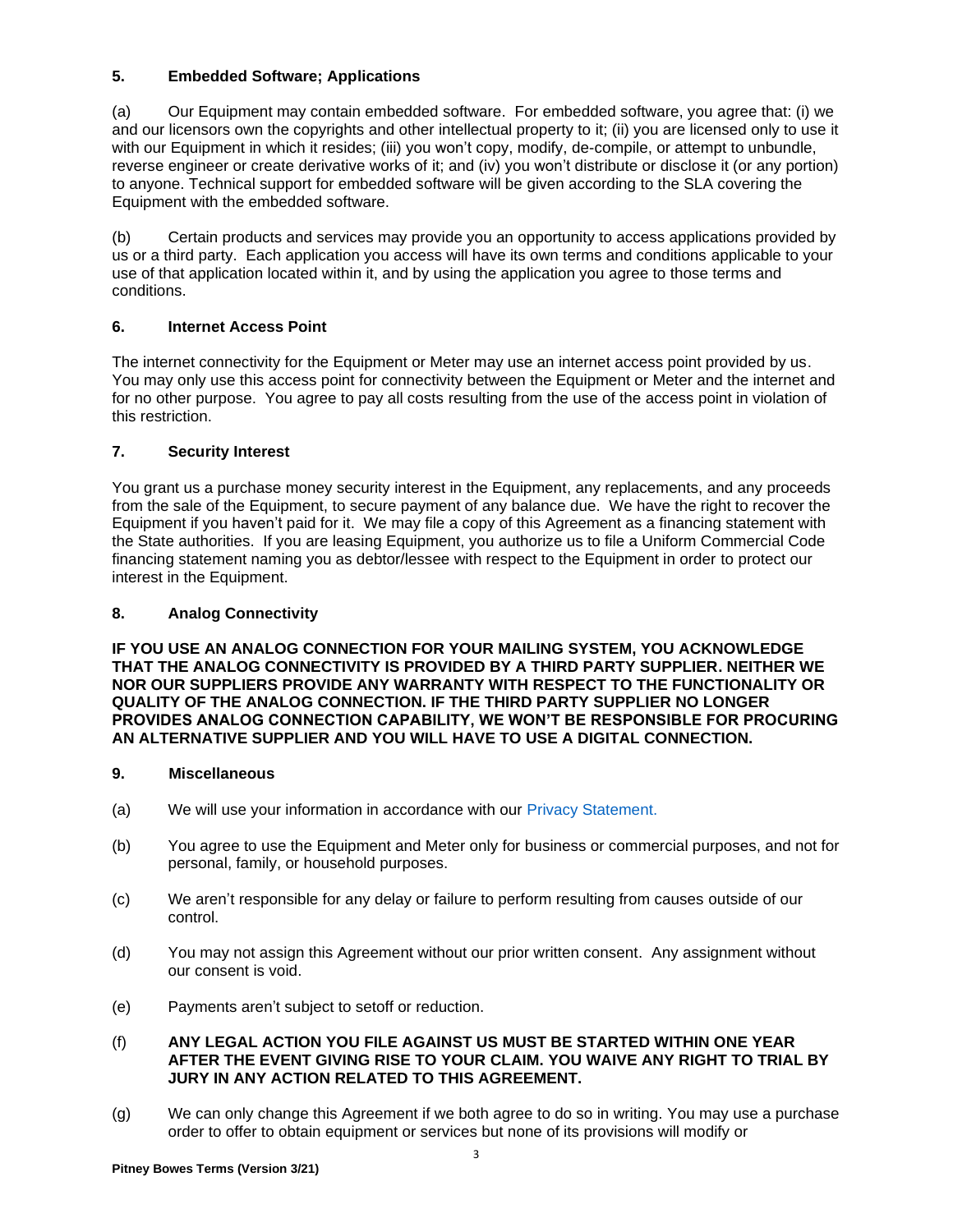supersede these provisions unless we expressly agree in writing. If any provision in this Agreement is found to be invalid or unenforceable, the remaining provisions won't be affected.

- (h) Our respective rights and obligations under Sections 2 (Limitation of Liability), 3 (Default and Remedies) and 4 (Taxes) will survive termination of this Agreement.
- (i) We may deliver any notice and other communication to you under this Agreement by email to the email address that we have on file for you. You agree to the delivery of these notices and other communications by email. We may call you at any number you give to us.
- (j) This Agreement is governed by the laws of the State of Delaware.
- (k) You agree that we can use your name in a client list and identify you as a client when communicating with prospective clients, in each case along with our product or service that you are using. You agree that we can use your name and logo in marketing content, including in an advertising campaign, with your prior consent.
- (l) You agree to comply with all applicable export control laws and regulations.

# **LEASE TERMS**

## **10. Lease of Equipment; Provider of Leasing Services**

If you are leasing Equipment, these Lease terms apply. PBI is the manufacturer of the Equipment. Pitney Bowes Global Financial Services LLC, a wholly-owned subsidiary of PBI, or one of its subsidiaries ("PBGFS"), provides you with the leasing services. The term of this Lease is the number of months stated on the Order (the "**Lease Term**"). **You may not cancel this Lease for any reason and all payment obligations under this Lease are unconditional.** You understand that we own the Equipment. PBI owns any Meter as USPS regulations require. Except as stated in Section 13, you don't have the right to become the owner of the Equipment at the end of the Lease Term.

#### **11. Lease Commencement Date**

If none of the Equipment on your Order includes installation, the Lease Term commences on the date as of which all of the Equipment has shipped. If your Order includes installation of any Equipment (the "**Install Equipment**"), then your Lease Term will commence on the date as of which all Equipment has shipped and all of the Install Equipment has been installed; provided, however, that if (i) PBI has been ready, willing and able to install all of the Install Equipment and (ii) 90 days have passed since the Install Equipment has shipped (the "**Install Period**") but PBI has been unable to install the Install Equipment as a result of any action or inaction by you, then the Lease Term shall commence on the last day of the Install Period. You agree that the Install Period provides you with an adequate amount of time to be able to allow PBI to install the Install Equipment and that you will take any and all actions necessary to enable the installation.

## **12. Payment Terms**

We will invoice you quarterly in advance for all payments on the Order, unless the Order says otherwise (each such payment is a "**Periodic Payment**"). You will make each Periodic Payment by the due date shown on our invoice. Your Periodic Payment may include a one-time origination fee, amounts carried over from a previous lease, software license and maintenance fees and other charges. Any Meter Services fees, SLA fees and subscription fees (collectively "**PBI Payments**") will be included with your Periodic Payment and begin with the start of the Lease Term. After the Lease Term, your Periodic Payment will increase if your PBI Payments increase.

#### **13. End of Lease Options**

During the 90 days before your Lease ends, you may, unless you are in default: (i) enter into a new lease or an amended lease with us; (ii) purchase the Equipment "as is, where is" for its fair market value; or (iii) return the Equipment and Meter in their original condition, reasonable wear and tear excepted, and pay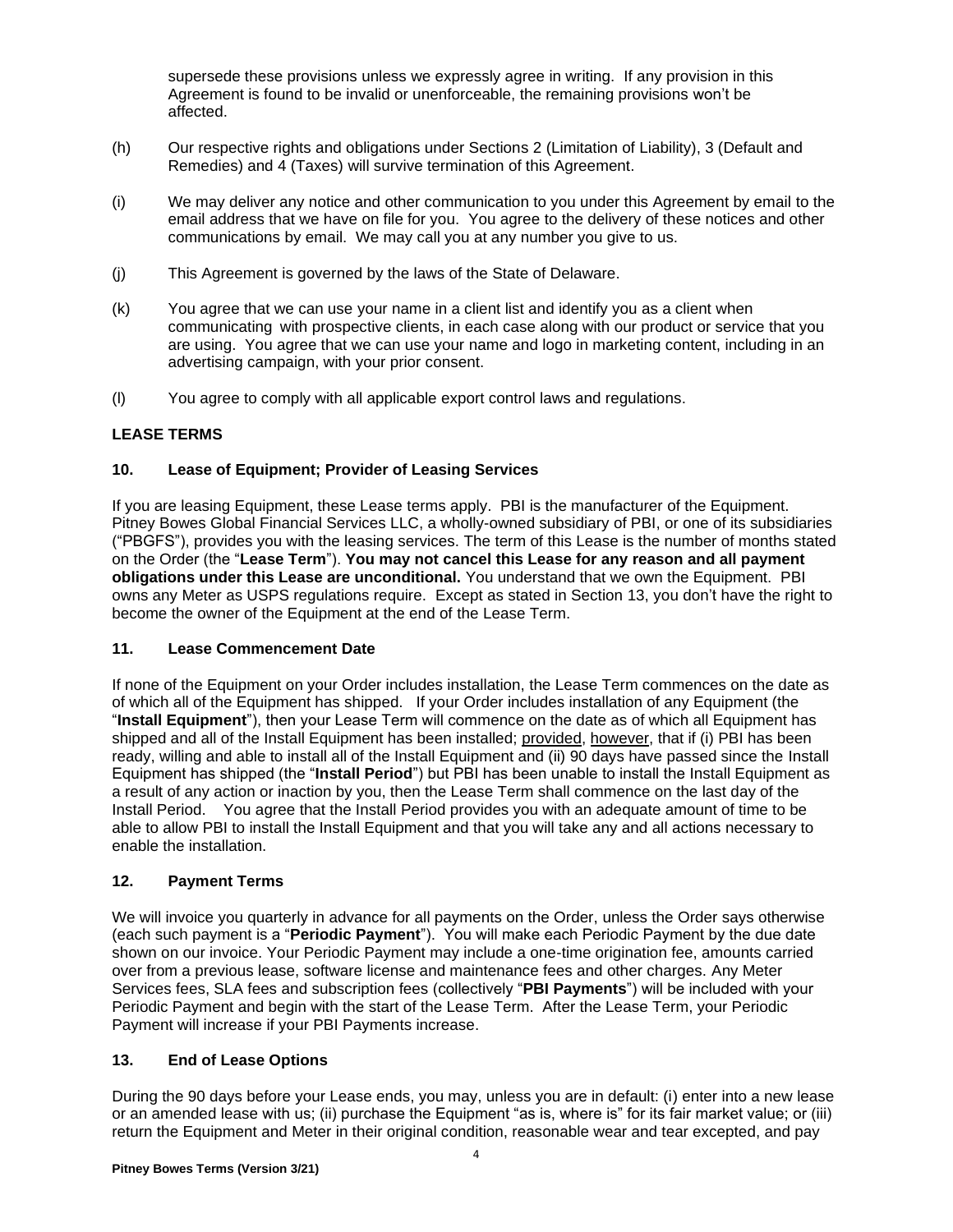us our then applicable processing fee (including any equipment return fee). If you return the Equipment and Meter, you will, as specified by us, either properly pack and return them to us in the return box and with the shipping label provided by us or furnish them to a service carrier specified by us to pick up and ship them to us. If you don't do one of the things listed in clause (i), (ii) or (iii) above, you will be deemed to have agreed to enter into successive month to month extensions of the term of this Lease. You may choose to cancel the automatic extensions at any time by giving us 30 days' written notice by creating a case at [pitneybowes.com/us/contact-us.html](http://www.pitneybowes.com/us/contact-us.html) (follow the instructions under "how to create a case"). Upon cancellation, you agree to either return all items as provided in this Section 13 or purchase the Equipment.

## **14. WARRANTY AND LIMITATION OF LIABILITY**

**PBI PROVIDES YOU WITH THE LIMITED WARRANTIES IN SECTION 1. PBGFS MAKES NO WARRANTIES, EXPRESS OR IMPLIED, INCLUDING ANY WARRANTY OF MERCHANTABILITY, FITNESS FOR A PARTICULAR PURPOSE, OR FREEDOM FROM INTERFERENCE OR INFRINGEMENT, AND PBGFS ISN'T LIABLE FOR ANY LOSS, DAMAGE (INCLUDING INCIDENTAL, CONSEQUENTIAL OR PUNITIVE DAMAGES) OR EXPENSE CAUSED DIRECTLY OR INDIRECTLY BY THE EQUIPMENT.**

## **15. Equipment Obligations**

You will keep the Equipment free from liens and in good condition and working order. We may inspect the Equipment and related maintenance records. You may not move the Equipment from the location specified on the Order without our prior written consent.

## **16. Risk of Loss and ValueMAX® Program**

- (a) You bear the entire risk of loss, theft, damage or destruction to the Equipment from the date of shipment by us until the Equipment is returned to, and received by, us, regardless of cause, ordinary wear and tear excepted ("**Loss**"). No Loss will relieve you of any of your obligations under this Lease. You must immediately notify us in writing of any Loss. To protect the Equipment from loss, you will either: (i) keep the Equipment insured against Loss for its full replacement value under a comprehensive policy of insurance or other arrangement that is reasonably satisfactory to us ("**Insurance**"); or (ii) be enrolled in PBGFS' ValueMAX program described in paragraph (b) below.
- (b) YOU MUST CALL US AT 1-800-732-7222 OR GO TO [pitneybowes.com/us/valuemaxoptout](http://www.pitneybowes.com/us/valuemaxoptout) AND PROVIDE US WITH EVIDENCE OF INSURANCE IF YOU DO NOT WISH TO BE ENROLLED IN THE VALUEMAX PROGRAM. If you don't provide evidence of Insurance and haven't previously enrolled in our equipment replacement program (ValueMAX), we may include the Equipment in the ValueMAX program and charge you a fee, which we will include as an additional charge on your invoice. We will provide written notice reminding you of your Insurance obligations described in paragraph (a) above. If the Equipment is included in the ValueMAX program and any Loss occurs (other than from your gross negligence or willful misconduct, which is not covered by ValueMAX), we will (unless you are in default) repair or replace the Equipment. We aren't liable to you if we terminate the ValueMAX program. By providing the ValueMAX program, we aren't offering or selling you insurance; accordingly, regulatory agencies haven't reviewed this Lease, this program or its associated fees, nor are they overseeing our financial condition.

# **17. Other Lease Terms**

- (a) If more than one lessee is named in this Lease, liability is joint and several. You, and any guarantor signing the Order or any documents executed in connection with this Lease, agree to furnish us financial information upon request. Each of these persons authorizes us to obtain credit reports on them now and in the future.
- (b) You may not assign or sublet the Equipment, the Meter or this Agreement without our prior written consent. Any assignment without our consent is void. We may sell or assign all or part of this Lease or the Equipment but it will not affect your rights or obligations.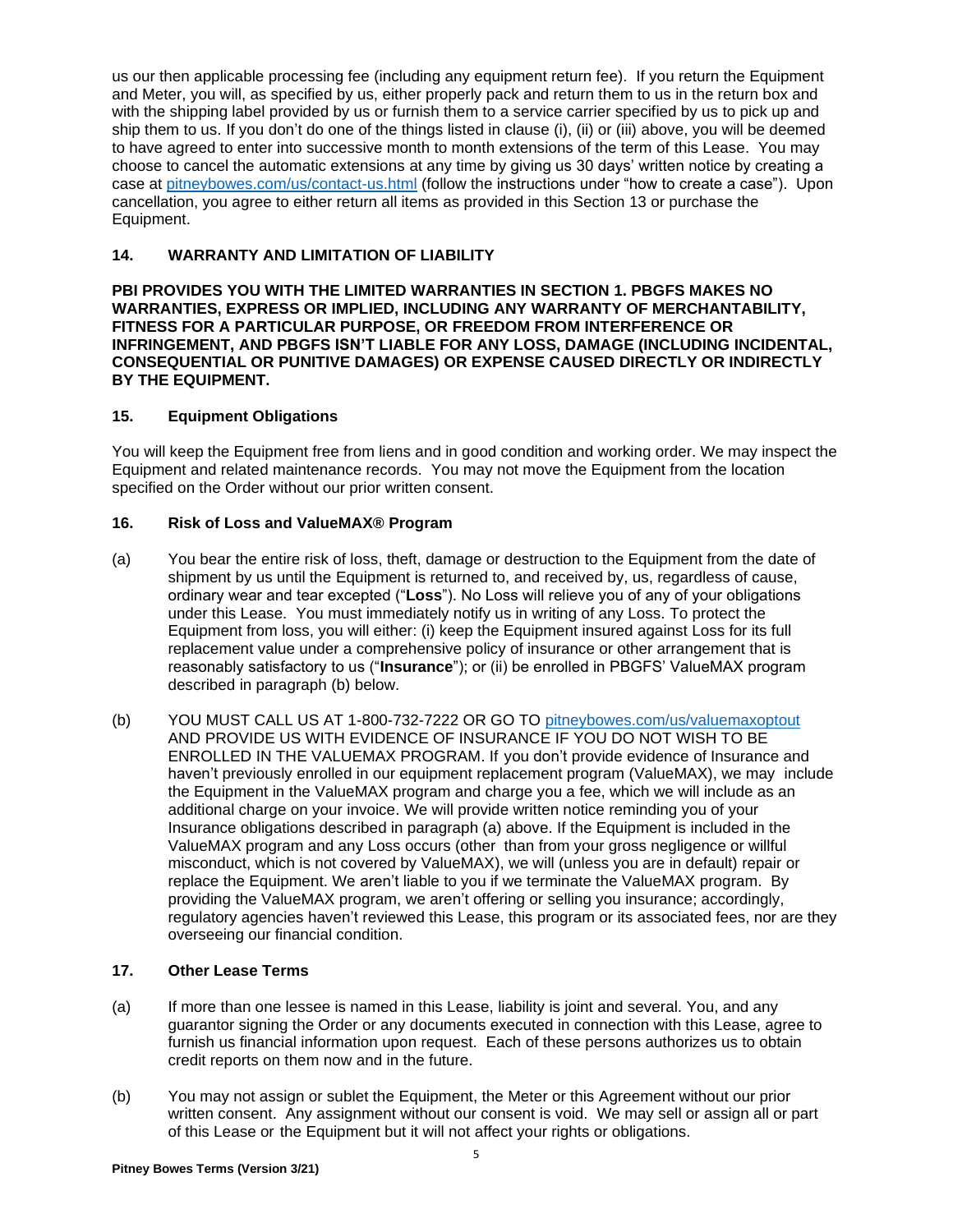(c) We will provide you with a welcome letter by email.

# **SERVICE LEVEL AGREEMENT**

## **18. Applicability of SLA**

This SLA section applies to you if we have entered into an agreement to provide service for any Equipment we lease, rent or sell on the Order, excluding any DI2000 (the covered equipment is called "**Covered Equipment**").

## **19. Service Level Options**

(a) (i) If you sign up for **Standard SLA** on the Order, PBI will provide at its option either repair or replacement services for the Covered Equipment during the Initial Service Term or any Renewal Service Term (each term as defined in Section 20) (the "**Service Term**"). You are also entitled to: (x) replacement printheads for Covered Equipment without additional charge, except for printheads which need to be replaced as a result of any Excluded Circumstance, and except for integrated printhead/ink cartridges; and (y) two preventative maintenance service calls per calendar year. PBI will notify you when preventative maintenance is due or you can request preventative maintenance service. If your Covered Equipment needs repair, PBI may provide repair by remote access, diagnostics and service and/or by on-site repair service. Repair service is provided only for damage resulting from normal wear and tear. Repair service may include the use of new, reconditioned, or remanufactured parts and assemblies. PBI will provide parts or assemblies for discontinued equipment (or equipment not marketed as new) only if available. If PBI deems it necessary, PBI will dispatch a service technician to arrive at your location for on-site service. You won't incur hourly charges unless service is performed outside Normal Working Hours, which will be done only with your consent. "**Normal Working Hours**" means 8 a.m. – 5 p.m., Monday – Friday, excluding PBI- observed U.S. holidays, in the time zone where the Equipment or other items are located.

(ii) If PBI determines that replacement of Covered Equipment is necessary, PBI will, at no additional cost to you, promptly ship new, reconditioned, or remanufactured equipment of the same or a functionally equivalent model to replace the affected Covered Equipment. Unless PBI instructs you otherwise, within five days of receiving the replacement equipment, you must pack the Covered Equipment to be replaced in the shipping carton that contained the replacement equipment, place the pre-paid return address label on the carton, and return it to PBI. You are responsible for the Covered Equipment until PBI receives it.

(b) If you are eligible to receive **Performance SLA** under our policies and you sign up for Performance SLA on the Order, you will be entitled to receive: (i) all coverage provided under Standard SLA; and (ii) one two-hour application consultation for your mailing and shipping needs. If PBI determines that on-site service is necessary, PBI will use commercially reasonable efforts to have a service technician on-site (during Normal Working Hours only) within 4 hours or 8 hours, as specified on the Order, after PBI has determined that it can't resolve the issue remotely (the "**Response Time Commitment**"). The Response Time Commitment relates solely to the arrival of a technician at your location. It isn't a guaranteed resolution of the problem within the Response Time Commitment period, and it doesn't guarantee that all parts necessary to make a repair will be on-site within this time frame. The Response Time Commitment does not apply to Service designated as service by replacement, relocation services, software maintenance, preventative maintenance, operator training, or other services not essential to repair the Covered Equipment. If the Covered Equipment is moved from its original location, PBI may, at its option, remove the Response Time Commitment. If this happens, you will receive Standard SLA and we will adjust the SLA charges payable by you appropriately. If we don't meet the Response Time Commitment, we will provide you with a credit equal to the difference between the cost of Standard SLA and Performance SLA for three months. In order to receive this credit, you must use a credit request form which you can obtain from your service technician or by calling the Customer Care Center. The credits are limited to credits for four failures to meet the Response Time Commitment in any twelve-month period during the Service Term. **These remedies are your sole remedy for PBI's failure to meet the Response Time Commitment.**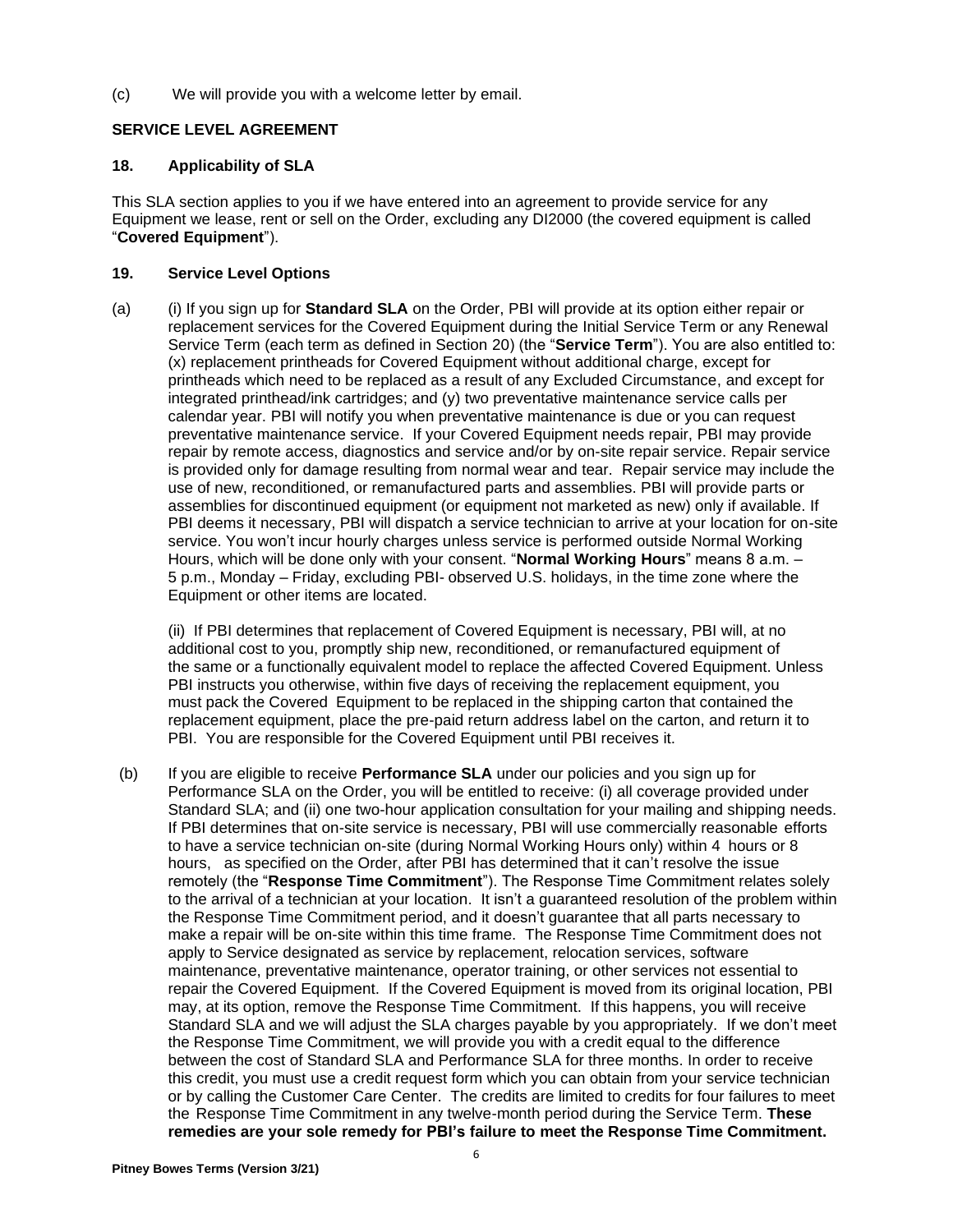# **20. Service Term**

PBI will provide you with Service for twelve months, if you don't have a Lease, or for the Lease Term, if you are leasing Equipment (the "**Initial Service Term**"). **SERVICE AUTOMATICALLY RENEWS FOR CONSECUTIVE ONE YEAR TERMS (EACH A "RENEWAL SERVICE TERM") UNLESS YOU TERMINATE YOUR SERVICE AS PROVIDED BELOW OR THE LEASE EXPIRES OR IS TERMINATED OR THE RENEWAL IS PROHIBITED BY LAW.** If you don't wish to renew Service, you must deliver a written notice (the "**Termination Notice**") at least 60 days (or 30 days if you are in Wisconsin) prior to the renewal of the term to us at 2225 American Drive, Neenah, WI 54956 or you may notify us by creating a case at [pitneybowes.com/us/contact-us.html](http://www.pitneybowes.com/us/contact-us.html) (follow the instructions under "how to create a case"). Your Termination Notice must include your customer account number and lease number (if applicable). PBI reserves the right not to renew your SLA for any reason.

# **21. SLA Fees**

You will pay the SLA fees for the Initial Service Term and any Renewal Service Term(s). We may increase the SLA fees after the Initial Service Term, and any increases will be reflected on your invoice. If you receive service for repairs caused by any Excluded Circumstance, PBI will charge you for the service at PBI's current hourly rates and for any required parts. If you exceed the cycle volume of your Equipment specified on the Order, PBI may bill you for the additional cycles over the specified cycle volume (the additional cycles are called the "**Overage**"). The charge will be determined by reference to the rate in effect at the time that we determine that an Overage exists. Upon request, you will provide the cycle volume to us. If you do not provide the cycle volume to us, we will estimate the cycle volume and send an invoice to you for any Overage based on our estimate. If, in the prior quarter, we estimated cycle volume and later receive actual cycle volume, then we will make adjustments based on actual usage on your next invoice.

# **22. Service Changes**

PBI may modify its Service by giving written notice to you (a "**Service Change Notice**"), which will state whether the change is material. After receiving a Service Change Notice, if the change is material, you may terminate Service by giving us a termination notice at the address indicated in Section 20 or you may create a case at [pitneybowes.com/us/contact-us.html](http://www.pitneybowes.com/us/contact-us.html) (follow the instructions under "how to create a case").

## **23. Additional Service Terms**

You can't elect to have Service apply to some but not all of the items of Equipment. Service doesn't include services and repairs that are made necessary due to any Excluded Circumstance. Service excludes the supply of postal and carrier rate changes and Consumable Supplies. If you replace any of your Covered Equipment during the Service Term, and the replacement Equipment qualifies for Services, PBI will automatically enroll you for maintenance coverage on the new Equipment at PBI's then current annual rates. If you acquire an attachment, or add a unit, to your Covered Equipment, PBI will provide coverage for each attachment or unit which we determine qualifies for coverage under the SLA and adjust your rate accordingly. If you choose not to continue coverage on the replacement Equipment, attachment or unit, you may cancel Service for the item within thirty days of the date of your initial invoice for the item from PBI. If you cancel, any further maintenance or repair services on the Equipment, attachment or unit will be subject to PBI's current rates. Standard SLA will apply to rented Equipment at no additional charge.

#### **EQUIPMENT RENTAL AND METER SERVICES TERMS**

# **24. Equipment Rental and Meter Services**

(a) If you aren't leasing the Equipment and paying for it in your lease payment to PBGFS, we will invoice you the Equipment rental ("rental") and Meter Services fees listed on the Order. After the period listed on the Order (the "**Initial Term**"), we may increase the rental and/or Meter Services fees upon at least 30 days' prior written notice. When you receive notice of an increase, you may terminate your rental or Meter Services only as of the date the increase becomes effective.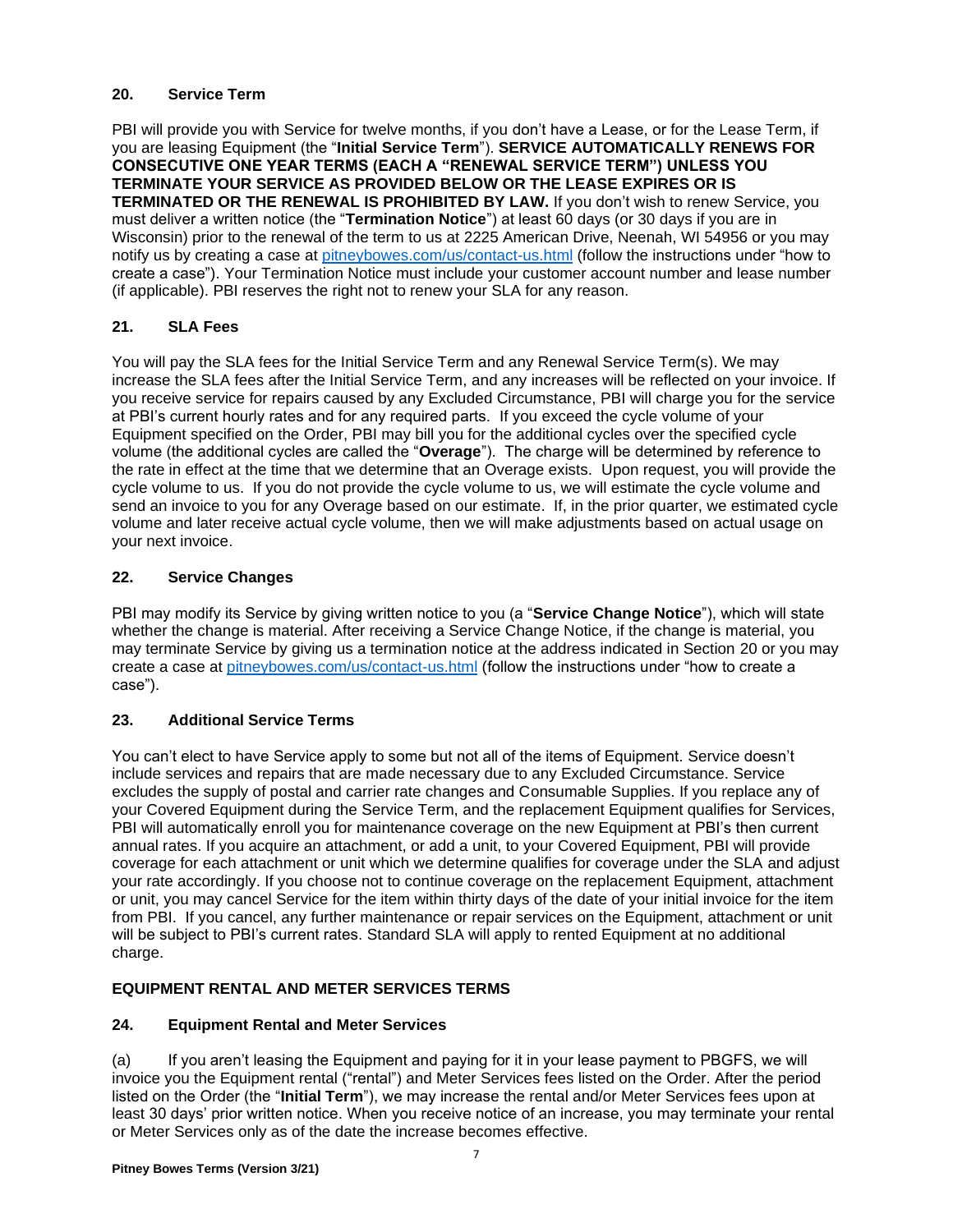(b) At the end of the Initial Term, the rental term and Meter Services term will convert to successive month to month extensions. If you don't wish to renew the rental term or Meter Services term, you must deliver a written notice to us at least 30 days prior to the renewal of the rental term or Meter Services term, as applicable, to the address in Section 20 or create a case at [pitneybowes.com/us/contact-us.html](http://www.pitneybowes.com/us/contact-us.html) (follow the instructions under "how to create a case"). Upon expiration of the term of the rental or Meter Services, you agree to return Equipment and Meters covered by the rental and Meter Services agreement in their original condition, reasonable wear and tear excepted.

# **25. Postage**

You may transfer funds to The Pitney Bowes Bank, Inc. (the "**Bank**") for deposit into your Reserve Account that you maintain with the Bank (your "**Reserve Account**") or you may transfer funds to the United States Postal Service (the "**USPS**") through a lockbox bank (a "**Lockbox Bank**"). See the "USPS Acknowledgment of Deposit" below for more information. Until the end of the Initial Term, we may charge you a fee of up to \$15.00 for refilling your postage. After the Initial Term, we may increase postage refill fees upon 30 days prior written notice. If you participate in any PBI, PBGFS, or Bank postage advance programs (such as Purchase Power), we will advance payment on your behalf to the USPS, subject to repayment by you under the terms of the postage advance program and billed separately from your Meter Services fees.

# **26. Meter Repair or Replacement; Meter Care and Risk of Loss**

If the Meter malfunctions or fails due to reasons other than an Excluded Circumstance, we will repair or replace the Meter. You agree to take proper care of the Meter(s), as stated in this Agreement and any user documentation. You assume all risk of loss or damage to the Meter(s) while you have possession.

# **27. Terms of Use of Meter; Federal Regulations**

You may use the Meter solely for the purpose of processing your mail, provided that you are authorized by the USPS to use the Meter, and that you comply with (i) this Agreement, (ii) any operator guide and (iii) all USPS regulations. You agree to use only attachments or printing devices authorized by us. You must receive our written consent before moving the Equipment or Meter to a different location. Federal regulations require that we own the Meter. Tampering with or misusing the Meter is a violation of federal law. Activities of the USPS, including the payment of refunds for postage by the USPS to clients, will be made in accordance with the current Domestic Mail Manual. If the Meter is used in any unlawful scheme, or isn't used for any consecutive 12 month period, or if you take the Meter or allow the Meter to be taken outside the United States without proper written permission of USPS Headquarters, or if you otherwise fail to abide by the postal regulations and this Agreement regarding care and use of the Meter, then this Agreement and any related Meter Services agreement may be revoked. You acknowledge that any use of a Meter that fraudulently deprives the USPS of revenue can cause you to be subject to civil and criminal penalties applicable to fraud and/or false claims against the United States. The submission of a false or fraudulent statement can result in imprisonment of up to 5 years and fines of up to \$10,000 (18 U.S.C. 1001) and a civil penalty of up to \$5,000 plus an assessment of twice the amount falsely claimed (3 U.S.C. 3802). The mailing of matter bearing a fraudulent postage meter imprint is an example of a violation of these statutes. You are responsible for immediately reporting (within 72 hours or less) the theft or loss of the Meter to us. Failure to comply with this notification provision in a timely manner may result in the denial of refund of any funds remaining on the Meter at the time of loss or theft. You understand that the rules and regulations regarding the use of this Meter as documented in the Domestic Mail Manual may be updated from time to time by the USPS and it is your obligation to comply with any rules and regulations regarding its use.

# **28. Rate Updates and Soft-Guard® Program**

Your Meter or Equipment may require periodic rate updates that you will obtain under our Soft-Guard program. We will provide rate updates only if required due to a postal or carrier change in rate, service, ZIP Code™ or zone change. The Soft-Guard program doesn't cover any change in rates due to custom rate changes, new classes of carrier service, or a change in ZIP Code or zone due to equipment relocation. We won't be responsible for any losses arising out of or resulting from the failure of rating or software downloads to conform to published rates.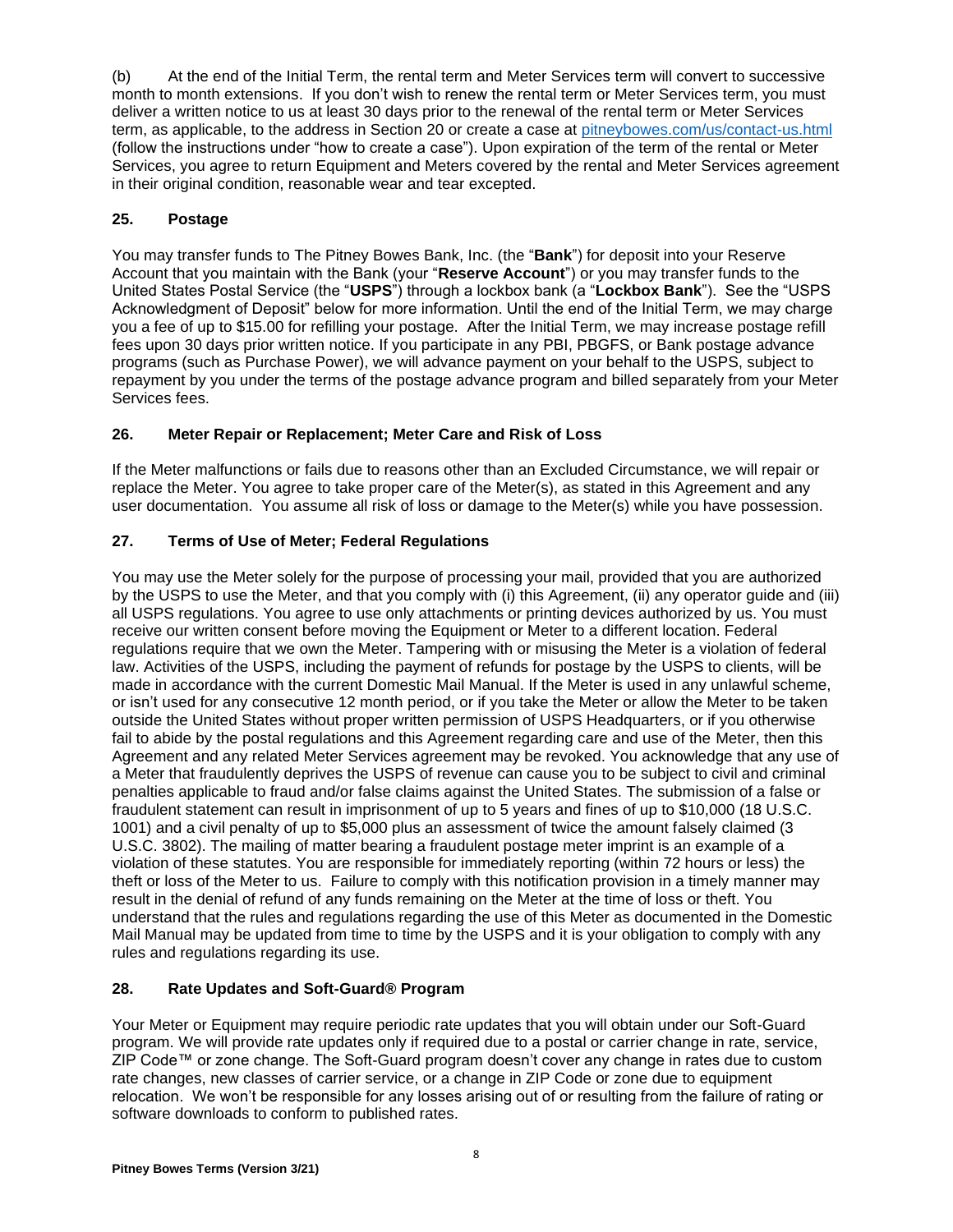# **29. Collection of Information**

You authorize us to access and download information from your Meter or from your PC Postage account. We may disclose this information to the USPS or other authorized governmental entity. We won't share with any third parties (except the USPS or other governmental entity) individually identifiable information that we obtain about you in this manner unless required to by law or court order. We may elect to share aggregate data about our clients' postage usage with third parties.

#### **30. Value Based Services**

Value based services are services the USPS provides, including e-Return Receipt and USPS Confirmation Services. Any fees the USPS charges for these services are your responsibility to pay for and are payable the same way that you pay for postage. The USPS is solely responsible for its services. We are not responsible for any malfunctions of any part of the communication link connecting the Meter with the USPS data system. We have the right to terminate the value-based services if the USPS discontinues offering the service or you breach your obligations under this Agreement and fail to cure the breach within thirty days after you have been notified in writing.

## **USPS ACKNOWLEDGEMENT OF DEPOSIT**

## **31. Acknowledgement of Deposit**

This section of the agreement provides you with the sections that the USPS requires we include in any agreement where we are renting a Meter. The USPS requires that we use specific language. The "acknowledgement of deposit" terms are as follows:

- (a) In connection with your use of a Postage Evidencing System, you may transfer funds to the USPS through a Lockbox Bank for the purpose of prepayment of postage on Postage Evidencing Systems, generating evidence of postage (a "**Deposit**"), or you may transfer funds to the Bank for deposit into your Reserve Account.
- (b) To the extent you deposit funds in advance of the use of any evidence of postage, you may make Deposits in the Lockbox Bank account identified as "United States Postal Service CMRS-PB" or make deposits in your Reserve Account, in either case through electronic means, including Automated Clearinghouse Transfers. The USPS may, at its discretion, designate itself or a successor as recipient of Deposits made by you to the Lockbox Bank account described above.
- (c) Any deposit made by you in your Reserve Account is subject to the Reserve Account Agreement and Disclosure Statement governing your Reserve Account.
- (d) Any Deposit made by you in the Lockbox Bank account shall be credited by the USPS only for the payment of evidence of postage. Such Deposits may be commingled with Deposits of other clients. You shall not receive or be entitled to any interest or other income earned on such Deposits.
- (e) The USPS will provide a refund to you for the remaining account balances of Deposits held by the USPS. These refunds are provided in accordance with the rules and regulations governing deposit of funds for evidence of postage, published in the CFR.
- (f) The Lockbox Bank, which shall collect funds on behalf of the USPS, shall provide PBI, on each business day, information as to the amount of each Deposit made to the USPS by you, so that PBI can update its records.
- (g) PBI may deposit funds on your behalf. The USPS will make no advances of funds to you. Any relationship concerning advances of funds is between you and PBI, PBGFS and/or the Bank.
- (h) You acknowledge that the terms of this Acknowledgement may be changed, modified, or revoked by the USPS, with appropriate notice.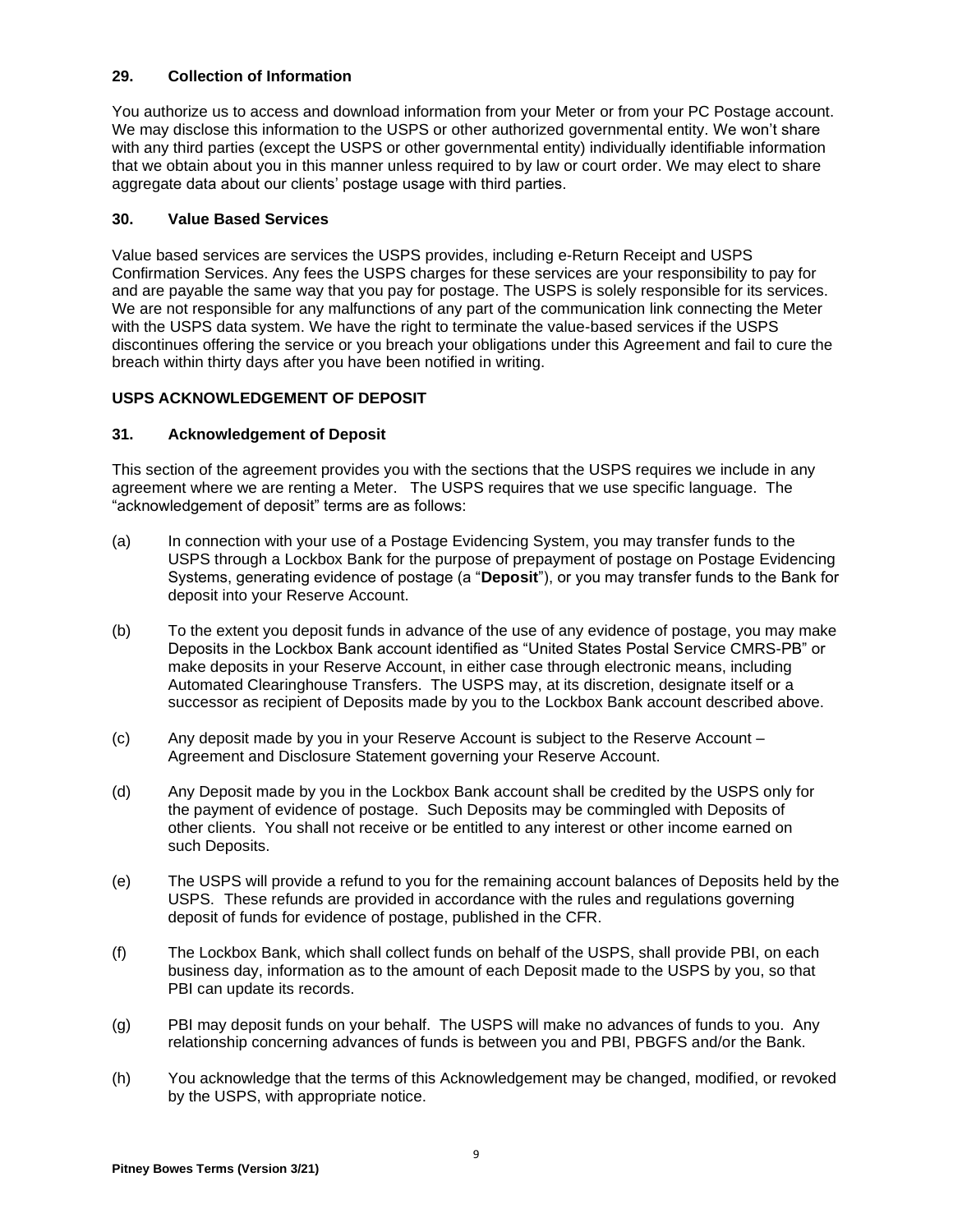(i) Postal Regulations governing the deposit of funds are published in the CFR or its successor. You acknowledge that you shall be subject to all applicable rules, regulations, and orders of the USPS, including future changes to such rules, regulations, and orders, and such additional terms and conditions as may be determined in accordance with applicable law. The USPS rules, regulations, and orders shall prevail in the event of any conflict with any other terms and conditions applicable to any Deposit.

# **PURCHASE POWER TERMS**

# **32. Purchase Power Program**

(a) The Purchase Power credit line is a product of the Bank and is not available to individuals for personal, family, or household purposes. In order to participate in the Purchase Power program (the "**Program**"), you must provide the information described in paragraph (h) below. You will receive a set of more specific provisions for the Program within thirty days of the date of this Agreement.

(b) Your Purchase Power account (the "**Account**") will be charged for the amount of postage, products, and services requested and the related fees, if applicable. Unless prohibited by law, you agree to pay the fees and charges of which the Bank has given you notice, including those relating to: (i) applicable transaction or overage fees; (ii) your failure to pay in a timely manner; (iii) your exceeding your credit line; and (iv) fees attributable to the return of any checks.

(c) You will receive a billing statement for each billing cycle in which you have activity in the Account. The Bank may deliver any statement electronically to the email address that is on file for you. Payments are due by the due date shown on your billing statement. You may pay the entire balance due or a portion of the balance, provided that you pay at least the minimum payment shown on the statement. In the event of a partial payment, you will be responsible for the unpaid balance.

(d) (i) By using the Program, you agree that whenever there is an unpaid balance outstanding on the Account which is not paid in full by the due date shown on your billing statement, the Bank will charge you, and you will pay, interest on the unpaid balance of the Account from time to time, for each day from the date the transaction is posted to the Account until the date the unpaid balance is paid in full, at a variable rate equal to the Annual Percentage Rate applicable to the Account from time to time. (ii) The Annual Percentage Rate applicable to the Account will be: the greater of (x) 22% and (y) the sum of the highest "Prime Rate" published in the "Money Rates" section of *The Wall Street Journal* on the last business day of the month and the margin set forth below (the sum of the margin and the Prime Rate is herein called the "Floating Rate"). The Annual Percentage Rate will be adjusted on a monthly basis based on any fluctuation in the Floating Rate, if applicable. Any change in the Annual Percentage Rate based on the calculation described in this section will become effective on the first day of your next billing cycle. (iii) The margin which will be added to the Prime Rate to determine the Floating Rate will be 14.75% (using the Prime Rate in effect as of December 31, 2019, the daily periodic rate would be .05342% and the corresponding annual percentage rate would be 19.50%). (iv) The Account balance that is subject to a finance charge each day will include (x) outstanding balances, minus any payments and credits received by the Bank on the Account that day, and (y) unpaid interest, fees, and other charges on the Account. (v) The Bank will charge a minimum finance charge of \$1.00 in any billing cycle if the finance charge as calculated above is less than \$1.00. (vi) Each payment that you make will be applied to reduce the outstanding balance of the Account and replenish your available credit line. (vii) The Bank may refuse to extend further credit if the amount of a requested charge plus your existing balance exceeds your credit limit.

(e) The Bank may at any time close or suspend the Account, and may refuse to allow further charges to the Account. Cancellation or suspension will not affect your obligation to pay any amounts you owe.

(f) The Bank can amend any of the provisions and terms related to the Program at any time by written notice to you (including by electronic notice via the email address that is then on file for you). You are consenting to electronic delivery of any amendments to the Program terms. Each time you use the Program, you are signifying your acceptance of the terms then in effect. An amendment becomes effective on the date stated in the notice and will apply to any outstanding balance on the Account. The Bank may terminate the Program at any time and will notify you in the event of any termination. Any outstanding obligation will survive termination of the Program.